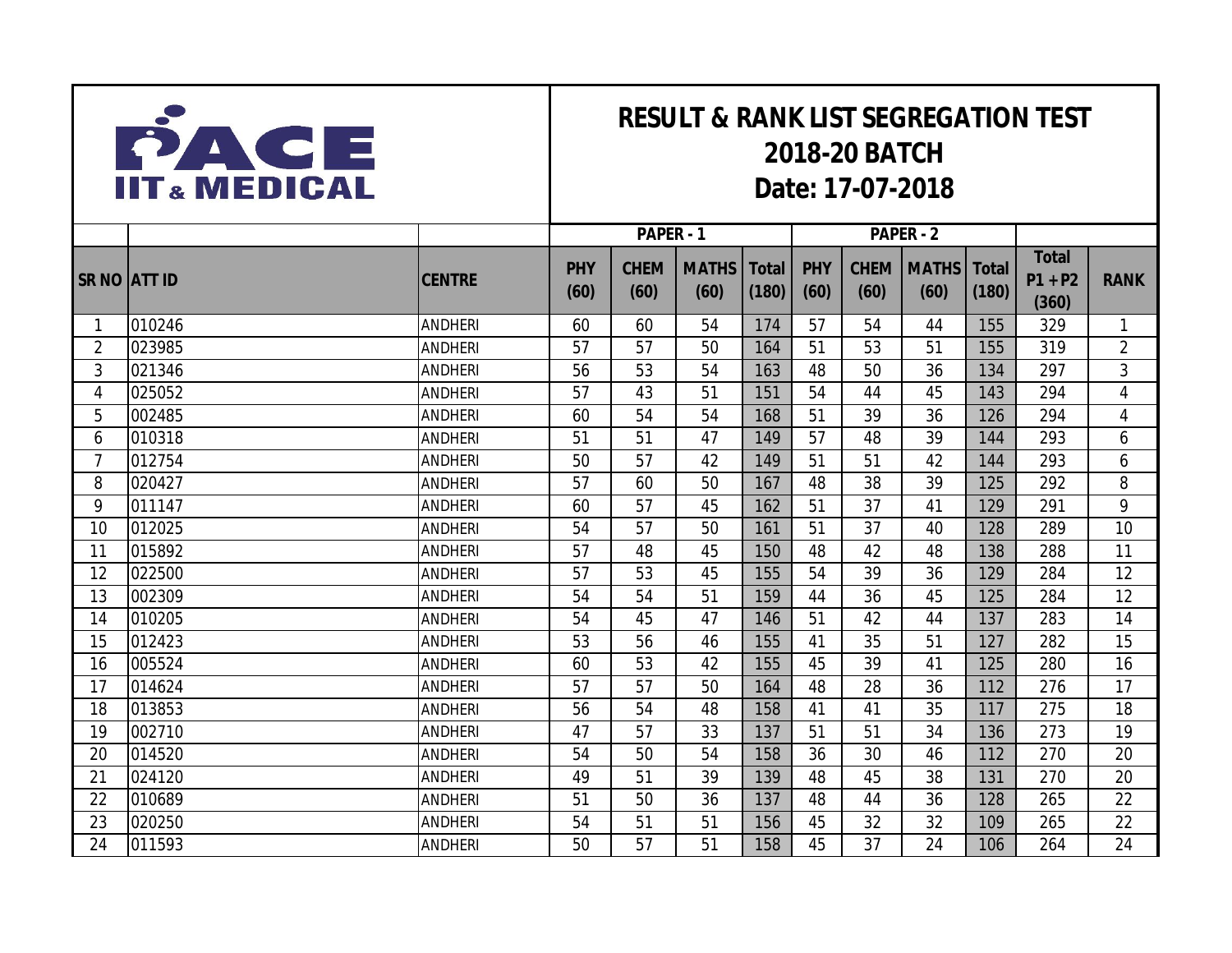|                     |        |                | PAPER - 1          |                     |                      |                       |                    |                     | <b>PAPER - 2</b>     |                       |                                    |             |
|---------------------|--------|----------------|--------------------|---------------------|----------------------|-----------------------|--------------------|---------------------|----------------------|-----------------------|------------------------------------|-------------|
| <b>SR NO ATT ID</b> |        | <b>CENTRE</b>  | <b>PHY</b><br>(60) | <b>CHEM</b><br>(60) | <b>MATHS</b><br>(60) | <b>Total</b><br>(180) | <b>PHY</b><br>(60) | <b>CHEM</b><br>(60) | <b>MATHS</b><br>(60) | <b>Total</b><br>(180) | <b>Total</b><br>$P1 + P2$<br>(360) | <b>RANK</b> |
| 25                  | 022274 | <b>ANDHERI</b> | 50                 | 51                  | 35                   | 136                   | 54                 | 42                  | 32                   | 128                   | 264                                | 24          |
| 26                  | 025767 | <b>ANDHERI</b> | 57                 | 44                  | 54                   | 155                   | 45                 | 39                  | 24                   | 108                   | 263                                | 26          |
| 27                  | 020351 | <b>ANDHERI</b> | 56                 | 51                  | 33                   | 140                   | 48                 | 41                  | 33                   | 122                   | 262                                | 27          |
| 28                  | 002699 | <b>ANDHERI</b> | 53                 | 46                  | 47                   | 146                   | 48                 | 26                  | 42                   | 116                   | 262                                | 27          |
| 29                  | 024976 | <b>ANDHERI</b> | 53                 | 54                  | 44                   | 151                   | 36                 | 36                  | 39                   | 111                   | 262                                | 27          |
| 30                  | 020278 | <b>ANDHERI</b> | 54                 | 54                  | 26                   | 134                   | 51                 | 42                  | 33                   | 126                   | 260                                | 30          |
| 31                  | 024835 | <b>ANDHERI</b> | 49                 | 56                  | 41                   | 146                   | 39                 | 35                  | 38                   | 112                   | 258                                | 31          |
| 32                  | 024947 | <b>ANDHERI</b> | 50                 | 45                  | 47                   | 142                   | 42                 | 38                  | 36                   | 116                   | 258                                | 31          |
| 33                  | 020447 | <b>ANDHERI</b> | 53                 | 50                  | 24                   | 127                   | 45                 | 45                  | 39                   | 129                   | 256                                | 33          |
| 34                  | 021306 | <b>ANDHERI</b> | 57                 | 48                  | 41                   | 146                   | 36                 | 35                  | 39                   | 110                   | 256                                | 33          |
| 35                  | 011451 | <b>ANDHERI</b> | 54                 | 54                  | 44                   | 152                   | 39                 | 39                  | 25                   | 103                   | 255                                | 35          |
| 36                  | 024837 | <b>ANDHERI</b> | 57                 | 47                  | 42                   | 146                   | 45                 | 32                  | 30                   | 107                   | 253                                | 36          |
| 37                  | 020494 | <b>ANDHERI</b> | 54                 | 50                  | 43                   | 147                   | 48                 | 22                  | 36                   | 106                   | 253                                | 36          |
| 38                  | 014683 | <b>ANDHERI</b> | 57                 | 39                  | 43                   | 139                   | 39                 | 36                  | 35                   | 110                   | 249                                | 38          |
| 39                  | 024547 | <b>ANDHERI</b> | 50                 | 51                  | 38                   | 139                   | 48                 | 26                  | 36                   | 110                   | 249                                | 38          |
| 40                  | 011323 | <b>ANDHERI</b> | 57                 | 43                  | 44                   | 144                   | 37                 | 29                  | 39                   | 105                   | 249                                | 38          |
| 41                  | 009730 | <b>ANDHERI</b> | 54                 | 51                  | 45                   | 150                   | 42                 | 26                  | 30                   | 98                    | 248                                | 41          |
| 42                  | 010512 | <b>ANDHERI</b> | 54                 | 45                  | 41                   | 140                   | 48                 | 33                  | 26                   | 107                   | 247                                | 42          |
| 43                  | 010290 | <b>ANDHERI</b> | 51                 | 53                  | 28                   | 132                   | 54                 | 38                  | 21                   | 113                   | 245                                | 43          |
| 44                  | 025206 | <b>ANDHERI</b> | 48                 | 42                  | 48                   | 138                   | 39                 | 24                  | 42                   | 105                   | 243                                | 44          |
| 45                  | 010150 | <b>ANDHERI</b> | 49                 | 42                  | 53                   | 144                   | 33                 | 30                  | 35                   | 98                    | 242                                | 45          |
| 46                  | 011751 | <b>ANDHERI</b> | 54                 | 34                  | 44                   | 132                   | 45                 | 38                  | 26                   | 109                   | 241                                | 46          |
| 47                  | 011615 | <b>ANDHERI</b> | 60                 | 53                  | 22                   | 135                   | 42                 | 42                  | 21                   | 105                   | 240                                | 47          |
| 48                  | 021382 | <b>ANDHERI</b> | 48                 | 54                  | 39                   | 141                   | 48                 | 30                  | 21                   | 99                    | 240                                | 47          |
| 49                  | 021943 | <b>ANDHERI</b> | 48                 | 50                  | 44                   | 142                   | 30                 | 39                  | 27                   | 96                    | 238                                | 49          |
| 50                  | 014475 | <b>ANDHERI</b> | 54                 | 47                  | 31                   | 132                   | 39                 | 35                  | 30                   | 104                   | 236                                | 50          |
| 51                  | 023846 | <b>ANDHERI</b> | 47                 | 53                  | 38                   | 138                   | 41                 | 25                  | 30                   | 96                    | 234                                | 51          |
| 52                  | 024700 | <b>ANDHERI</b> | 48                 | 41                  | 39                   | 128                   | 38                 | 35                  | 31                   | 104                   | 232                                | 52          |
| 53                  | 022305 | <b>ANDHERI</b> | 60                 | 51                  | 39                   | 150                   | 36                 | 25                  | 21                   | 82                    | 232                                | 52          |
| 54                  | 011582 | <b>ANDHERI</b> | 51                 | 37                  | 41                   | 129                   | 45                 | 32                  | 26                   | 103                   | 232                                | 52          |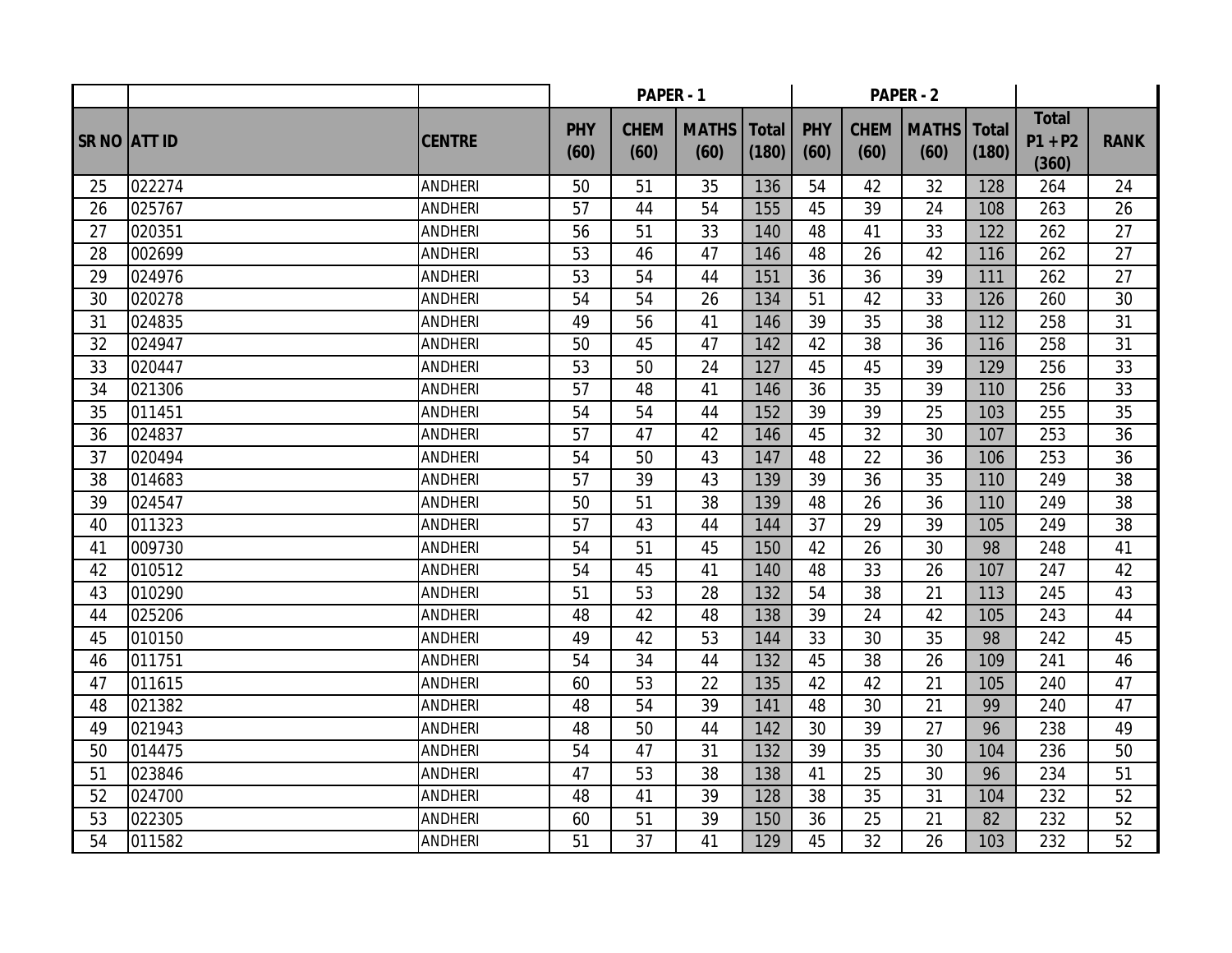|                     |        |                | PAPER - 1          |                     |                      |                       |                    |                     | <b>PAPER - 2</b>     |                       |                                    |             |
|---------------------|--------|----------------|--------------------|---------------------|----------------------|-----------------------|--------------------|---------------------|----------------------|-----------------------|------------------------------------|-------------|
| <b>SR NO ATT ID</b> |        | <b>CENTRE</b>  | <b>PHY</b><br>(60) | <b>CHEM</b><br>(60) | <b>MATHS</b><br>(60) | <b>Total</b><br>(180) | <b>PHY</b><br>(60) | <b>CHEM</b><br>(60) | <b>MATHS</b><br>(60) | <b>Total</b><br>(180) | <b>Total</b><br>$P1 + P2$<br>(360) | <b>RANK</b> |
| 55                  | 009972 | <b>ANDHERI</b> | 54                 | 40                  | 30                   | 124                   | 42                 | 38                  | 27                   | 107                   | 231                                | 55          |
| 56                  | 023979 | <b>ANDHERI</b> | 54                 | 51                  | 27                   | 132                   | 45                 | 33                  | 21                   | 99                    | 231                                | 55          |
| 57                  | 024879 | <b>ANDHERI</b> | 45                 | 41                  | 45                   | 131                   | 42                 | 41                  | 16                   | 99                    | 230                                | 57          |
| 58                  | 024946 | <b>ANDHERI</b> | 51                 | 44                  | 42                   | 137                   | 41                 | 32                  | 16                   | 89                    | 226                                | 58          |
| 59                  | 024834 | <b>ANDHERI</b> | 54                 | 41                  | 32                   | 127                   | 39                 | 29                  | 30                   | 98                    | 225                                | 59          |
| 60                  | 025197 | <b>ANDHERI</b> | 44                 | 31                  | 44                   | 119                   | 48                 | 26                  | 31                   | 105                   | 224                                | 60          |
| 61                  | 022620 | <b>ANDHERI</b> | 54                 | 32                  | 41                   | 127                   | 51                 | 17                  | 27                   | 95                    | 222                                | 61          |
| 62                  | 022654 | <b>ANDHERI</b> | 51                 | 45                  | 41                   | 137                   | 27                 | 24                  | 30                   | 81                    | 218                                | 62          |
| 63                  | 023119 | <b>ANDHERI</b> | 48                 | 41                  | 36                   | 125                   | 48                 | 27                  | 18                   | 93                    | 218                                | 62          |
| 64                  | 023751 | <b>ANDHERI</b> | 44                 | 46                  | 31                   | 121                   | 39                 | 25                  | 30                   | 94                    | 215                                | 64          |
| 65                  | 013720 | <b>ANDHERI</b> | 48                 | 34                  | 31                   | 113                   | 48                 | 24                  | 29                   | 101                   | 214                                | 65          |
| 66                  | 022514 | <b>ANDHERI</b> | 48                 | 50                  | 12                   | 110                   | 42                 | 36                  | 26                   | 104                   | 214                                | 65          |
| 67                  | 021808 | <b>ANDHERI</b> | 46                 | 41                  | 25                   | 112                   | 42                 | 36                  | 24                   | 102                   | 214                                | 65          |
| 68                  | 010197 | <b>ANDHERI</b> | 56                 | 40                  | 14                   | 110                   | 48                 | 36                  | 19                   | 103                   | 213                                | 68          |
| 69                  | 020358 | <b>ANDHERI</b> | 51                 | 33                  | 36                   | 120                   | 39                 | 32                  | 21                   | 92                    | 212                                | 69          |
| 70                  | 009989 | <b>ANDHERI</b> | 48                 | 35                  | 24                   | 107                   | 45                 | 41                  | 18                   | 104                   | 211                                | 70          |
| 71                  | 022224 | <b>ANDHERI</b> | 47                 | 48                  | 39                   | 134                   | 38                 | 23                  | 15                   | 76                    | 210                                | 71          |
| 72                  | 022856 | <b>ANDHERI</b> | 42                 | 51                  | 32                   | 125                   | 29                 | 32                  | 24                   | 85                    | 210                                | 71          |
| 73                  | 020322 | <b>ANDHERI</b> | 39                 | 41                  | 33                   | 113                   | 45                 | 34                  | 18                   | 97                    | 210                                | 71          |
| 74                  | 022181 | <b>ANDHERI</b> | 51                 | 38                  | 20                   | 109                   | 51                 | 32                  | 15                   | 98                    | 207                                | 74          |
| 75                  | 024654 | <b>ANDHERI</b> | 54                 | 41                  | 34                   | 129                   | 36                 | 15                  | 27                   | 78                    | 207                                | 74          |
| 76                  | 004549 | <b>ANDHERI</b> | 47                 | 41                  | 29                   | 117                   | 41                 | 16                  | 30                   | 87                    | 204                                | 76          |
| 77                  | 024885 | <b>ANDHERI</b> | 48                 | 28                  | 33                   | 109                   | 39                 | 23                  | 33                   | 95                    | 204                                | 76          |
| 78                  | 001425 | <b>ANDHERI</b> | 48                 | 45                  | 27                   | 120                   | 39                 | 33                  | 12                   | 84                    | 204                                | 76          |
| 79                  | 025175 | <b>ANDHERI</b> | 45                 | 42                  | 45                   | 132                   | 36                 | 14                  | 22                   | 72                    | 204                                | 76          |
| 80                  | 022216 | <b>ANDHERI</b> | 51                 | 25                  | 40                   | 116                   | 39                 | 19                  | 29                   | 87                    | 203                                | 80          |
| 81                  | 001533 | <b>ANDHERI</b> | 48                 | 45                  | 27                   | 120                   | 33                 | 30                  | 18                   | 81                    | 201                                | 81          |
| 82                  | 021186 | <b>ANDHERI</b> | 44                 | 35                  | 41                   | 120                   | 36                 | 15                  | 30                   | 81                    | 201                                | 81          |
| 83                  | 020294 | <b>ANDHERI</b> | 39                 | 35                  | 28                   | 102                   | 45                 | 26                  | 24                   | 95                    | 197                                | 83          |
| 84                  | 024482 | <b>ANDHERI</b> | 44                 | 48                  | 27                   | 119                   | 30                 | 24                  | 24                   | 78                    | 197                                | 83          |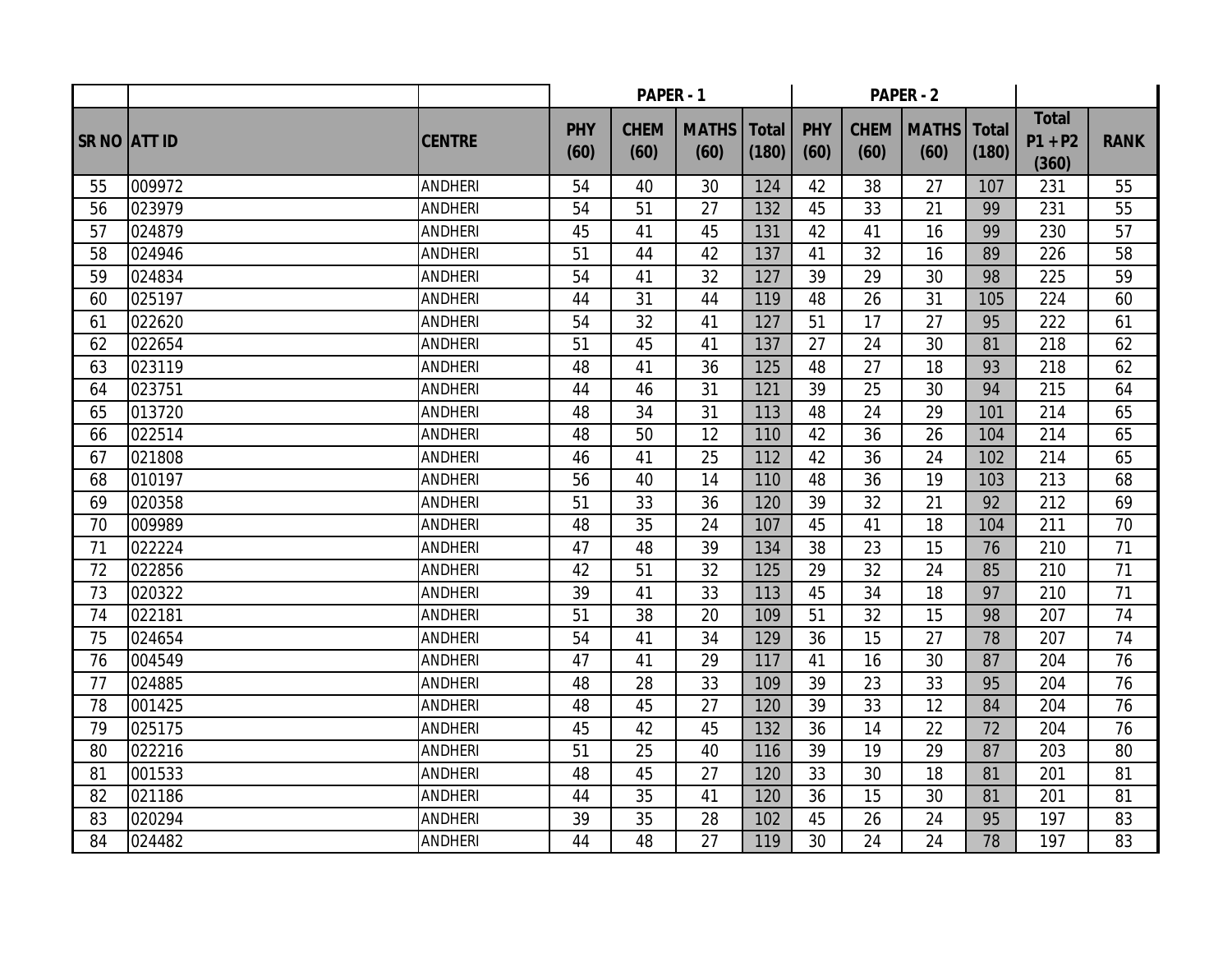|                     |        |                | PAPER - 1          |                     |                      |                       |                    |                     | <b>PAPER - 2</b>     |                       |                                    |             |
|---------------------|--------|----------------|--------------------|---------------------|----------------------|-----------------------|--------------------|---------------------|----------------------|-----------------------|------------------------------------|-------------|
| <b>SR NO ATT ID</b> |        | <b>CENTRE</b>  | <b>PHY</b><br>(60) | <b>CHEM</b><br>(60) | <b>MATHS</b><br>(60) | <b>Total</b><br>(180) | <b>PHY</b><br>(60) | <b>CHEM</b><br>(60) | <b>MATHS</b><br>(60) | <b>Total</b><br>(180) | <b>Total</b><br>$P1 + P2$<br>(360) | <b>RANK</b> |
| 85                  | 024856 | <b>ANDHERI</b> | 51                 | 39                  | 14                   | 104                   | 42                 | 30                  | 21                   | 93                    | 197                                | 83          |
| 86                  | 025183 | <b>ANDHERI</b> | 47                 | 47                  | 18                   | 112                   | 33                 | 33                  | 18                   | 84                    | 196                                | 86          |
| 87                  | 025186 | <b>ANDHERI</b> | 54                 | 37                  | 30                   | 121                   | 36                 | 27                  | 12                   | 75                    | 196                                | 86          |
| 88                  | 024705 | <b>ANDHERI</b> | 41                 | 37                  | 42                   | 120                   | 33                 | 22                  | 20                   | 75                    | 195                                | 88          |
| 89                  | 020404 | <b>ANDHERI</b> | 42                 | 28                  | 35                   | 105                   | 42                 | 20                  | $\overline{27}$      | 89                    | 194                                | 89          |
| 90                  | 020477 | <b>ANDHERI</b> | 51                 | 51                  | 21                   | 123                   | 39                 | 16                  | 16                   | 71                    | 194                                | 89          |
| 91                  | 023122 | <b>ANDHERI</b> | 48                 | 35                  | 42                   | 125                   | 33                 | 14                  | 21                   | 68                    | 193                                | 91          |
| 92                  | 023763 | <b>ANDHERI</b> | 37                 | 36                  | 32                   | 105                   | 39                 | 18                  | 30                   | 87                    | 192                                | 92          |
| 93                  | 023314 | <b>ANDHERI</b> | 38                 | 34                  | 17                   | 89                    | 48                 | 25                  | 30                   | 103                   | 192                                | 92          |
| 94                  | 003945 | <b>ANDHERI</b> | 50                 | 42                  | 29                   | 121                   | 45                 | 17                  | 9                    | 71                    | 192                                | 92          |
| 95                  | 020266 | <b>ANDHERI</b> | 45                 | 48                  | 24                   | 117                   | 36                 | 26                  | 12                   | 74                    | 191                                | 95          |
| 96                  | 021258 | <b>ANDHERI</b> | 50                 | 40                  | 15                   | 105                   | 33                 | 35                  | 18                   | 86                    | 191                                | 95          |
| 97                  | 020298 | <b>ANDHERI</b> | 47                 | 28                  | 29                   | 104                   | 42                 | 18                  | 27                   | 87                    | 191                                | 95          |
| 98                  | 024284 | <b>ANDHERI</b> | 45                 | 28                  | 30                   | 103                   | 48                 | 24                  | 15                   | 87                    | 190                                | 98          |
| 99                  | 022183 | <b>ANDHERI</b> | 48                 | 25                  | 30                   | 103                   | 39                 | 26                  | 21                   | 86                    | 189                                | 99          |
| 100                 | 024949 | <b>ANDHERI</b> | 42                 | 28                  | 23                   | 93                    | 48                 | 33                  | 12                   | 93                    | 186                                | 100         |
| 101                 | 021899 | <b>ANDHERI</b> | 35                 | 41                  | 20                   | 96                    | 33                 | 35                  | 21                   | 89                    | 185                                | 101         |
| 102                 | 025195 | <b>ANDHERI</b> | 45                 | 30                  | 45                   | 120                   | 30                 | 14                  | 20                   | 64                    | 184                                | 102         |
| 103                 | 023414 | <b>ANDHERI</b> | 42                 | 30                  | 31                   | 103                   | 45                 | 18                  | 18                   | 81                    | 184                                | 102         |
| 104                 | 024889 | <b>ANDHERI</b> | 45                 | 38                  | 36                   | 119                   | 24                 | 24                  | 15                   | 63                    | 182                                | 104         |
| 105                 | 023270 | <b>ANDHERI</b> | 43                 | 32                  | 31                   | 106                   | 30                 | 22                  | 24                   | 76                    | 182                                | 104         |
| 106                 | 024658 | <b>ANDHERI</b> | 51                 | 26                  | 32                   | 109                   | 39                 | 20                  | 14                   | 73                    | 182                                | 104         |
| 107                 | 020348 | <b>ANDHERI</b> | 46                 | 31                  | 39                   | 116                   | 24                 | 33                  | 8                    | 65                    | 181                                | 107         |
| 108                 | 020474 | <b>ANDHERI</b> | 39                 | 39                  | 20                   | 98                    | 30                 | 32                  | 21                   | 83                    | 181                                | 107         |
| 109                 | 023994 | <b>ANDHERI</b> | 41                 | 35                  | 29                   | 105                   | 42                 | 19                  | 15                   | 76                    | 181                                | 107         |
| 110                 | 013835 | <b>ANDHERI</b> | 35                 | 35                  | 27                   | 97                    | 24                 | 38                  | 21                   | 83                    | 180                                | 110         |
| 111                 | 021375 | <b>ANDHERI</b> | 45                 | $\overline{31}$     | 23                   | 99                    | 33                 | 23                  | 24                   | 80                    | 179                                | 111         |
| 112                 | 021321 | <b>ANDHERI</b> | 45                 | 28                  | 29                   | 102                   | 33                 | 17                  | 27                   | 77                    | 179                                | 111         |
| 113                 | 024181 | <b>ANDHERI</b> | 37                 | 35                  | 35                   | 107                   | 39                 | 17                  | 15                   | 71                    | 178                                | 113         |
| 114                 | 022308 | <b>ANDHERI</b> | 35                 | 41                  | 21                   | 97                    | 39                 | 27                  | 15                   | 81                    | 178                                | 113         |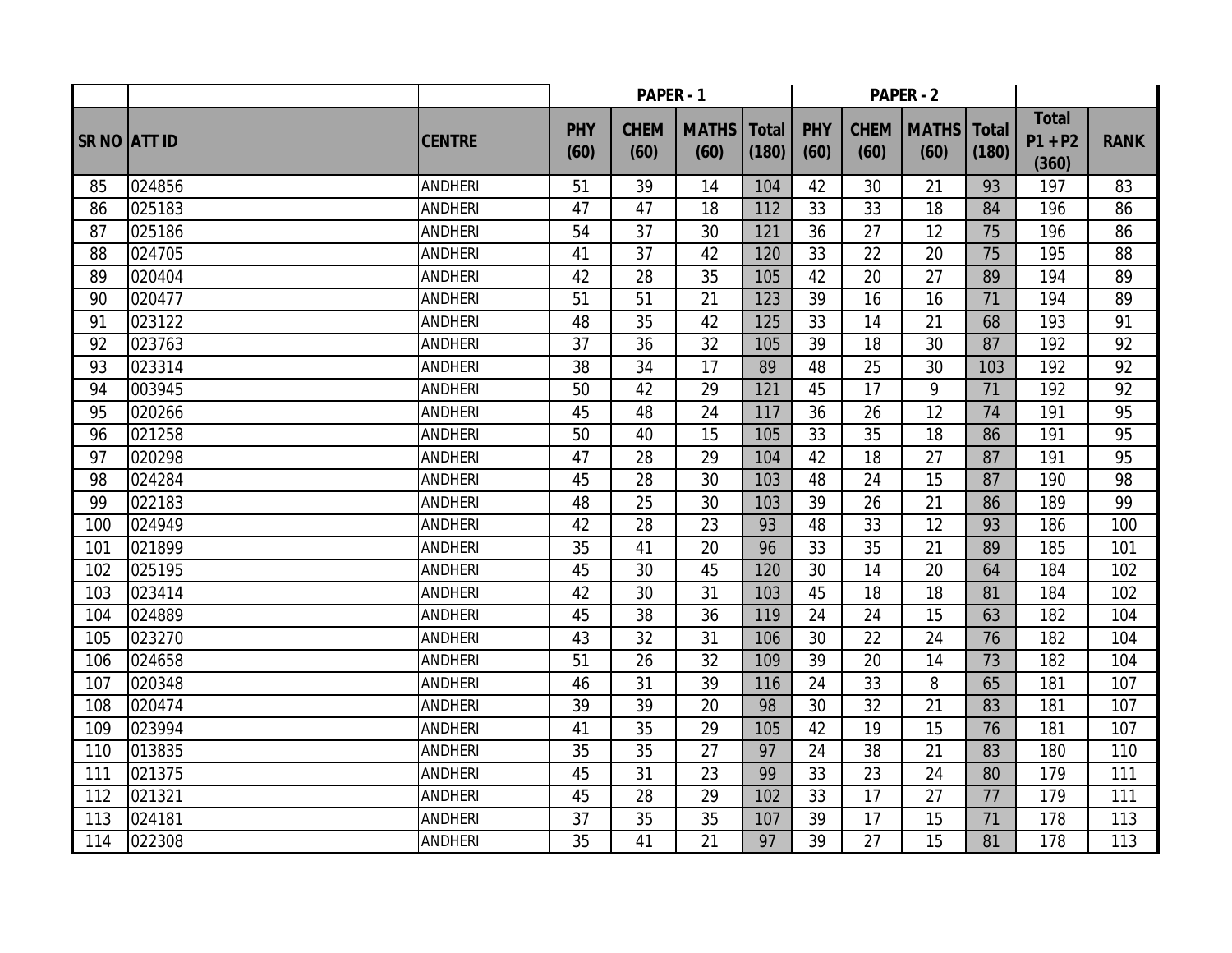|                     |        |                | PAPER - 1          |                     |                      |                       |                    |                     | <b>PAPER - 2</b>     |                       |                                    |             |
|---------------------|--------|----------------|--------------------|---------------------|----------------------|-----------------------|--------------------|---------------------|----------------------|-----------------------|------------------------------------|-------------|
| <b>SR NO ATT ID</b> |        | <b>CENTRE</b>  | <b>PHY</b><br>(60) | <b>CHEM</b><br>(60) | <b>MATHS</b><br>(60) | <b>Total</b><br>(180) | <b>PHY</b><br>(60) | <b>CHEM</b><br>(60) | <b>MATHS</b><br>(60) | <b>Total</b><br>(180) | <b>Total</b><br>$P1 + P2$<br>(360) | <b>RANK</b> |
| 115                 | 021345 | <b>ANDHERI</b> | 51                 | 35                  | 17                   | 103                   | 36                 | 17                  | 21                   | 74                    | 177                                | 115         |
| 116                 | 022431 | <b>ANDHERI</b> | 47                 | 41                  | 25                   | 113                   | 35                 | 19                  | 9                    | 63                    | 176                                | 116         |
| 117                 | 021255 | <b>ANDHERI</b> | 33                 | 38                  | 29                   | 100                   | 33                 | 20                  | 22                   | 75                    | 175                                | 117         |
| 118                 | 012607 | <b>ANDHERI</b> | 28                 | 30                  | 39                   | 97                    | 27                 | 15                  | 36                   | 78                    | 175                                | 117         |
| 119                 | 024377 | <b>ANDHERI</b> | 45                 | 24                  | $\overline{21}$      | 90                    | 36                 | 21                  | 28                   | 85                    | 175                                | 117         |
| 120                 | 009983 | <b>ANDHERI</b> | 44                 | 41                  | 15                   | 100                   | 33                 | 27                  | 15                   | 75                    | 175                                | 117         |
| 121                 | 020387 | <b>ANDHERI</b> | 41                 | 28                  | 42                   | 111                   | 21                 | 15                  | 27                   | 63                    | 174                                | 121         |
| 122                 | 023175 | <b>ANDHERI</b> | 41                 | 35                  | 15                   | 91                    | 30                 | 27                  | 26                   | 83                    | 174                                | 121         |
| 123                 | 022627 | <b>ANDHERI</b> | 48                 | 35                  | 23                   | 106                   | 30                 | 23                  | 12                   | 65                    | 171                                | 123         |
| 124                 | 022271 | <b>ANDHERI</b> | 41                 | 31                  | 30                   | 102                   | 30                 | 24                  | 15                   | 69                    | 171                                | 123         |
| 125                 | 025165 | <b>ANDHERI</b> | 51                 | 30                  | 10                   | 91                    | 39                 | 24                  | 15                   | 78                    | 169                                | 125         |
| 126                 | 022282 | <b>ANDHERI</b> | 31                 | 41                  | 30                   | 102                   | 39                 | 21                  | 6                    | 66                    | 168                                | 126         |
| 127                 | 024076 | <b>ANDHERI</b> | 45                 | 33                  | 26                   | 104                   | 36                 | 25                  | 3                    | 64                    | 168                                | 126         |
| 128                 | 022637 | <b>ANDHERI</b> | 44                 | 27                  | 26                   | 97                    | 33                 | 17                  | 20                   | 70                    | 167                                | 128         |
| 129                 | 023983 | <b>ANDHERI</b> | 48                 | 25                  | 24                   | 97                    | 36                 | 22                  | 12                   | 70                    | 167                                | 128         |
| 130                 | 024880 | <b>ANDHERI</b> | 33                 | 44                  | 33                   | 110                   | 12                 | 24                  | 21                   | 57                    | 167                                | 128         |
| 131                 | 024693 | <b>ANDHERI</b> | 40                 | 28                  | 28                   | 96                    | 27                 | 20                  | 23                   | 70                    | 166                                | 131         |
| 132                 | 024387 | <b>ANDHERI</b> | 32                 | 32                  | 23                   | 87                    | 42                 | 11                  | 26                   | 79                    | 166                                | 131         |
| 133                 | 012572 | <b>ANDHERI</b> | 47                 | 35                  | 26                   | 108                   | 33                 | 16                  | 9                    | 58                    | 166                                | 131         |
| 134                 | 024713 | <b>ANDHERI</b> | 40                 | 32                  | 26                   | 98                    | 39                 | 13                  | 15                   | 67                    | 165                                | 134         |
| 135                 | 024974 | <b>ANDHERI</b> | 35                 | 19                  | 32                   | 86                    | 30                 | 17                  | 31                   | 78                    | 164                                | 135         |
| 136                 | 023777 | <b>ANDHERI</b> | 47                 | 35                  | 25                   | 107                   | 20                 | 22                  | 15                   | 57                    | 164                                | 135         |
| 137                 | 023178 | <b>ANDHERI</b> | 51                 | 44                  | 15                   | 110                   | 36                 | 12                  | 6                    | 54                    | 164                                | 135         |
| 138                 | 011335 | <b>ANDHERI</b> | 36                 | 26                  | 37                   | 99                    | 21                 | 21                  | 21                   | 63                    | 162                                | 138         |
| 139                 | 021350 | <b>ANDHERI</b> | 57                 | 57                  | 48                   | 162                   | $\overline{0}$     | $\overline{0}$      | $\overline{0}$       | $\overline{0}$        | 162                                | 138         |
| 140                 | 022281 | <b>ANDHERI</b> | 48                 | 34                  | 14                   | 96                    | 33                 | 14                  | 18                   | 65                    | 161                                | 140         |
| 141                 | 021332 | <b>ANDHERI</b> | 36                 | $\overline{33}$     | 27                   | 96                    | 36                 | 23                  | 6                    | 65                    | 161                                | 140         |
| 142                 | 022628 | <b>ANDHERI</b> | 34                 | 31                  | 26                   | 91                    | 23                 | 30                  | 15                   | 68                    | 159                                | 142         |
| 143                 | 026494 | <b>ANDHERI</b> | 36                 | 36                  | 23                   | 95                    | 29                 | 27                  | 6                    | 62                    | 157                                | 143         |
| 144                 | 009945 | <b>ANDHERI</b> | 28                 | 35                  | 15                   | 78                    | 36                 | 28                  | 15                   | 79                    | 157                                | 143         |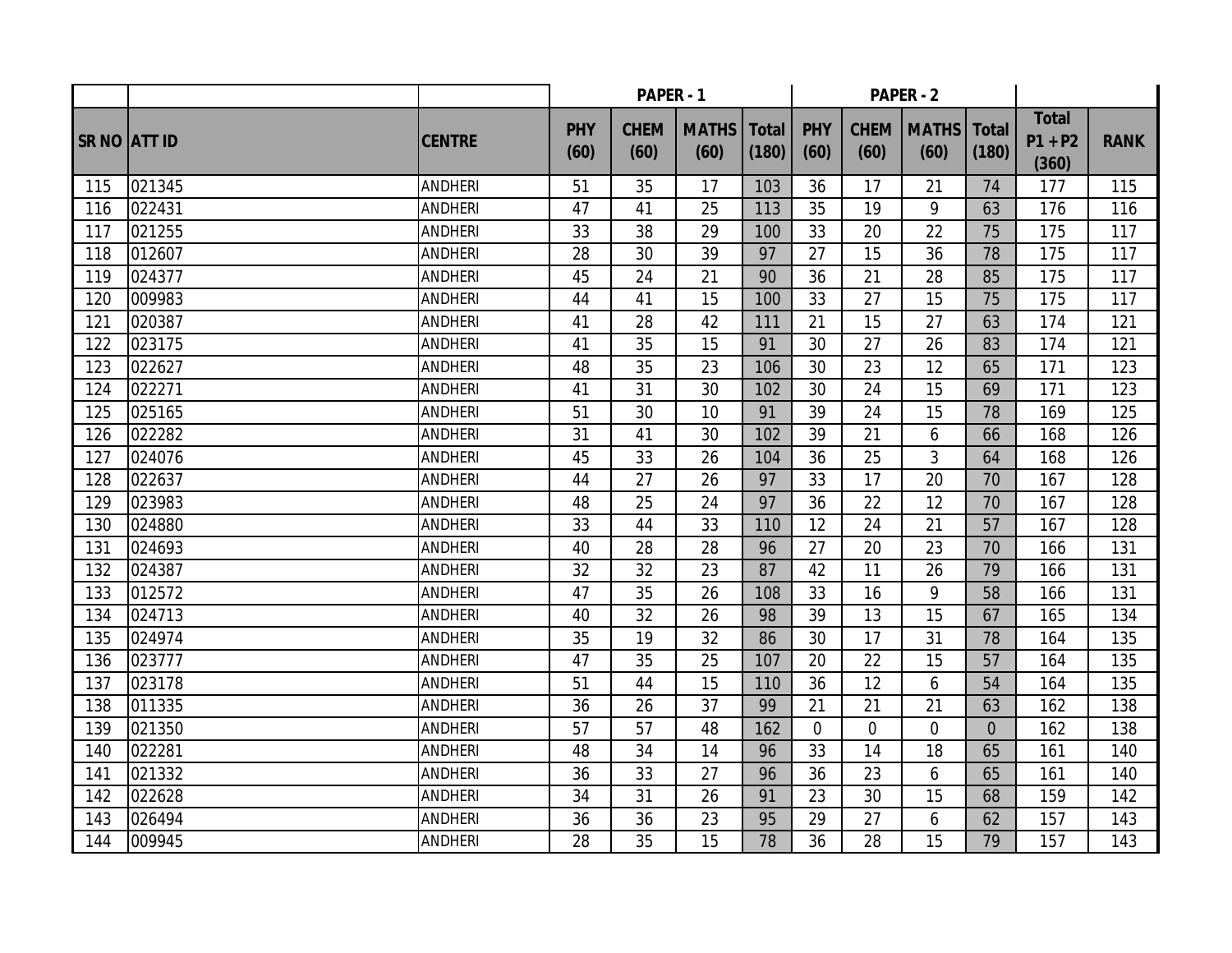|                     |        |                | PAPER - 1          |                     |                      |                       |                    |                     | <b>PAPER - 2</b>     |                       |                                    |             |
|---------------------|--------|----------------|--------------------|---------------------|----------------------|-----------------------|--------------------|---------------------|----------------------|-----------------------|------------------------------------|-------------|
| <b>SR NO ATT ID</b> |        | <b>CENTRE</b>  | <b>PHY</b><br>(60) | <b>CHEM</b><br>(60) | <b>MATHS</b><br>(60) | <b>Total</b><br>(180) | <b>PHY</b><br>(60) | <b>CHEM</b><br>(60) | <b>MATHS</b><br>(60) | <b>Total</b><br>(180) | <b>Total</b><br>$P1 + P2$<br>(360) | <b>RANK</b> |
| 145                 | 024783 | <b>ANDHERI</b> | 42                 | 25                  | 19                   | 86                    | 36                 | 22                  | 13                   | 71                    | 157                                | 143         |
| 146                 | 022334 | <b>ANDHERI</b> | 33                 | 29                  | 13                   | 75                    | 38                 | 26                  | 18                   | 82                    | 157                                | 143         |
| 147                 | 023649 | <b>ANDHERI</b> | 41                 | 25                  | 35                   | 101                   | 30                 | 12                  | 13                   | 55                    | 156                                | 147         |
| 148                 | 023239 | <b>ANDHERI</b> | 37                 | 29                  | 18                   | 84                    | 27                 | 19                  | 25                   | 71                    | 155                                | 148         |
| 149                 | 020335 | <b>ANDHERI</b> | 35                 | 48                  | 8                    | 91                    | 19                 | 33                  | $\overline{12}$      | 64                    | 155                                | 148         |
| 150                 | 024692 | <b>ANDHERI</b> | 41                 | 19                  | 39                   | 99                    | 27                 | 14                  | 15                   | 56                    | 155                                | 148         |
| 151                 | 024379 | <b>ANDHERI</b> | 44                 | 18                  | 21                   | 83                    | 36                 | 15                  | 21                   | 72                    | 155                                | 148         |
| 152                 | 021212 | <b>ANDHERI</b> | 47                 | 36                  | 13                   | 96                    | 29                 | 17                  | 12                   | 58                    | 154                                | 152         |
| 153                 | 024802 | <b>ANDHERI</b> | 39                 | 20                  | 32                   | 91                    | 24                 | 20                  | 19                   | 63                    | 154                                | 152         |
| 154                 | 021334 | <b>ANDHERI</b> | 50                 | 26                  | 17                   | 93                    | 30                 | 21                  | 9                    | 60                    | 153                                | 154         |
| 155                 | 010153 | <b>ANDHERI</b> | 41                 | 22                  | 27                   | 90                    | 33                 | 10                  | 19                   | 62                    | 152                                | 155         |
| 156                 | 024787 | <b>ANDHERI</b> | 16                 | 25                  | 26                   | 67                    | 33                 | 25                  | 27                   | 85                    | 152                                | 155         |
| 157                 | 020489 | <b>ANDHERI</b> | 38                 | 47                  | 6                    | 91                    | 27                 | 19                  | 15                   | 61                    | 152                                | 155         |
| 158                 | 021189 | <b>ANDHERI</b> | 44                 | 30                  | 13                   | 87                    | 33                 | 20                  | 12                   | 65                    | 152                                | 155         |
| 159                 | 024687 | <b>ANDHERI</b> | 39                 | 20                  | 21                   | 80                    | 42                 | 9                   | 21                   | 72                    | 152                                | 155         |
| 160                 | 023334 | <b>ANDHERI</b> | 37                 | 39                  | 17                   | 93                    | 24                 | 16                  | 18                   | 58                    | 151                                | 160         |
| 161                 | 024644 | <b>ANDHERI</b> | 35                 | 26                  | 30                   | 91                    | 21                 | 21                  | 18                   | 60                    | 151                                | 160         |
| 162                 | 020276 | <b>ANDHERI</b> | 42                 | 18                  | 26                   | 86                    | 33                 | 15                  | 17                   | 65                    | 151                                | 160         |
| 163                 | 024784 | <b>ANDHERI</b> | 33                 | 28                  | 33                   | 94                    | 39                 | 12                  | 6                    | 57                    | 151                                | 160         |
| 164                 | 022692 | <b>ANDHERI</b> | 27                 | 14                  | 29                   | 70                    | 39                 | 25                  | 17                   | 81                    | 151                                | 160         |
| 165                 | 008189 | <b>ANDHERI</b> | 51                 | 24                  | 15                   | 90                    | 38                 | 19                  | 3                    | 60                    | 150                                | 165         |
| 166                 | 025188 | <b>ANDHERI</b> | 33                 | 18                  | 30                   | 81                    | 23                 | 21                  | 25                   | 69                    | 150                                | 165         |
| 167                 | 005096 | <b>ANDHERI</b> | 32                 | 24                  | 24                   | 80                    | 27                 | 27                  | 15                   | 69                    | 149                                | 167         |
| 168                 | 022095 | <b>ANDHERI</b> | 38                 | 42                  | 14                   | 94                    | 33                 | 8                   | 14                   | 55                    | 149                                | 167         |
| 169                 | 023998 | <b>ANDHERI</b> | 42                 | 19                  | 30                   | 91                    | 30                 | 13                  | 15                   | 58                    | 149                                | 167         |
| 170                 | 022817 | <b>ANDHERI</b> | 34                 | 34                  | 30                   | 98                    | 27                 | 14                  | 9                    | 50                    | 148                                | 170         |
| 171                 | 020495 | <b>ANDHERI</b> | 47                 | 30                  | 8                    | 85                    | 30                 | 24                  | 9                    | 63                    | 148                                | 170         |
| 172                 | 023227 | <b>ANDHERI</b> | 29                 | 35                  | 26                   | 90                    | 36                 | 13                  | 9                    | 58                    | 148                                | 170         |
| 173                 | 010625 | <b>ANDHERI</b> | 43                 | 30                  | 18                   | 91                    | 28                 | 13                  | 15                   | 56                    | 147                                | 173         |
| 174                 | 023851 | <b>ANDHERI</b> | 34                 | 20                  | 21                   | 75                    | 42                 | 20                  | 9                    | 71                    | 146                                | 174         |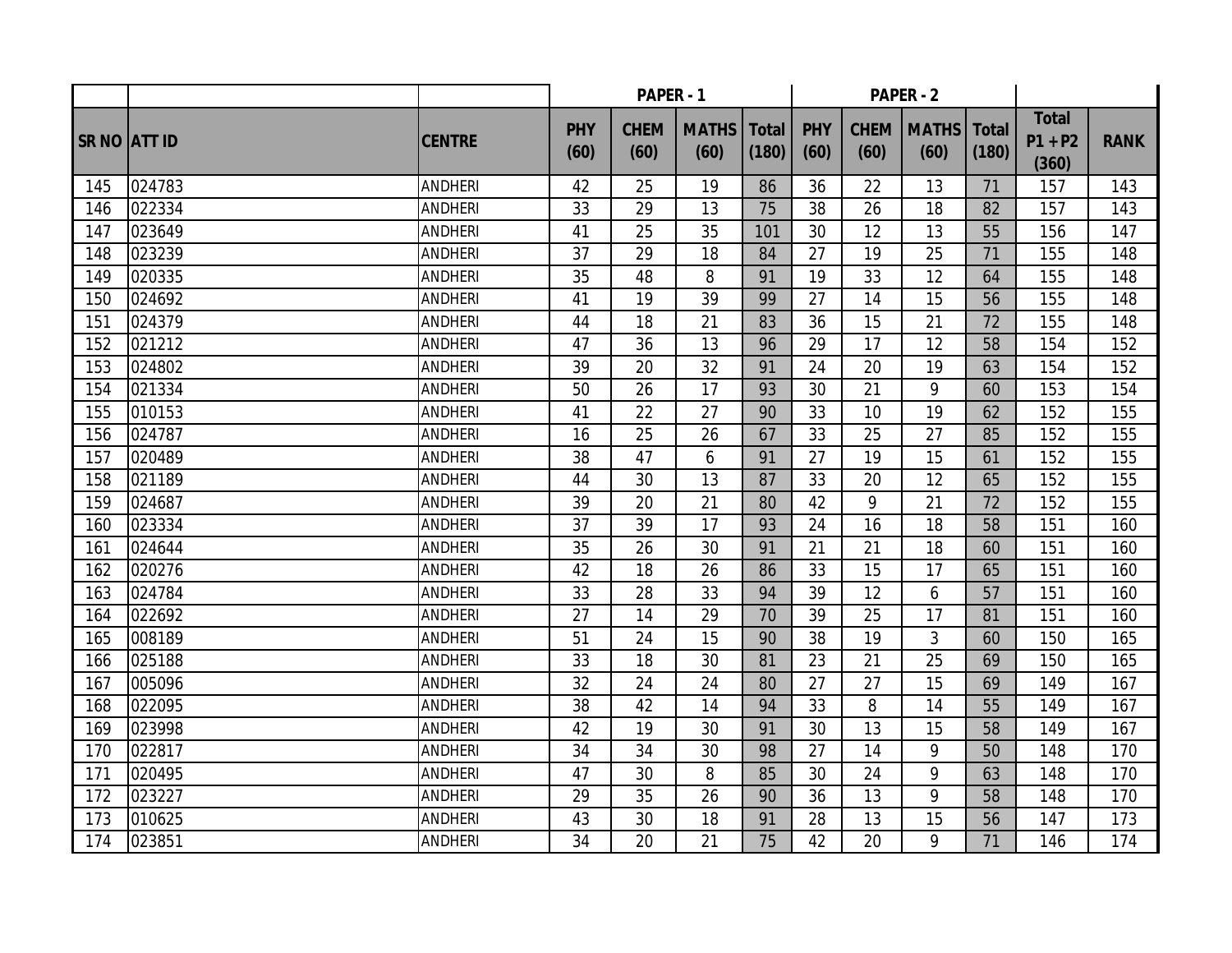|                     |        |                | PAPER - 1          |                     |                      |                       |                    |                     | <b>PAPER - 2</b>     |                       |                                    |             |
|---------------------|--------|----------------|--------------------|---------------------|----------------------|-----------------------|--------------------|---------------------|----------------------|-----------------------|------------------------------------|-------------|
| <b>SR NO ATT ID</b> |        | <b>CENTRE</b>  | <b>PHY</b><br>(60) | <b>CHEM</b><br>(60) | <b>MATHS</b><br>(60) | <b>Total</b><br>(180) | <b>PHY</b><br>(60) | <b>CHEM</b><br>(60) | <b>MATHS</b><br>(60) | <b>Total</b><br>(180) | <b>Total</b><br>$P1 + P2$<br>(360) | <b>RANK</b> |
| 175                 | 023210 | <b>ANDHERI</b> | 32                 | 32                  | 17                   | 81                    | 39                 | 17                  | 9                    | 65                    | 146                                | 174         |
| 176                 | 023188 | <b>ANDHERI</b> | 38                 | 28                  | 25                   | 91                    | 27                 | 14                  | 13                   | 54                    | 145                                | 176         |
| 177                 | 003942 | <b>ANDHERI</b> | 34                 | 38                  | 24                   | 96                    | 27                 | 12                  | 9                    | 48                    | 144                                | 177         |
| 178                 | 009842 | <b>ANDHERI</b> | 46                 | 38                  | 12                   | 96                    | 30                 | 13                  | 5                    | 48                    | 144                                | 177         |
| 179                 | 023740 | <b>ANDHERI</b> | 48                 | $\overline{27}$     | $\overline{24}$      | 99                    | 33                 | 6                   | 6                    | 45                    | 144                                | 177         |
| 180                 | 021402 | <b>ANDHERI</b> | 41                 | 19                  | 18                   | 78                    | 33                 | 21                  | 12                   | 66                    | 144                                | 177         |
| 181                 | 023577 | <b>ANDHERI</b> | 37                 | 29                  | 26                   | 92                    | 30                 | 9                   | 12                   | 51                    | 143                                | 181         |
| 182                 | 022137 | <b>ANDHERI</b> | 40                 | 22                  | 11                   | 73                    | 33                 | 16                  | 18                   | 67                    | 140                                | 182         |
| 183                 | 022015 | <b>ANDHERI</b> | 25                 | 17                  | 25                   | 67                    | 35                 | 21                  | 17                   | 73                    | 140                                | 182         |
| 184                 | 024764 | <b>ANDHERI</b> | 44                 | 18                  | 16                   | 78                    | 39                 | 8                   | 15                   | 62                    | 140                                | 182         |
| 185                 | 002697 | <b>ANDHERI</b> | 52                 | 50                  | 36                   | 138                   | $\overline{0}$     | 0                   | $\overline{0}$       | $\overline{0}$        | 138                                | 185         |
| 186                 | 024977 | <b>ANDHERI</b> | 40                 | 15                  | 23                   | 78                    | 33                 | 14                  | 12                   | 59                    | 137                                | 186         |
| 187                 | 022261 | <b>ANDHERI</b> | 34                 | 24                  | 26                   | 84                    | 27                 | 11                  | 14                   | 52                    | 136                                | 187         |
| 188                 | 020893 | <b>ANDHERI</b> | 31                 | 34                  | 18                   | 83                    | 22                 | 20                  | 11                   | 53                    | 136                                | 187         |
| 189                 | 023981 | <b>ANDHERI</b> | 30                 | 36                  | 14                   | 80                    | 32                 | 16                  | 8                    | 56                    | 136                                | 187         |
| 190                 | 021894 | <b>ANDHERI</b> | 39                 | 39                  | 15                   | 93                    | 24                 | 15                  | 3                    | 42                    | 135                                | 190         |
| 191                 | 023710 | <b>ANDHERI</b> | 38                 | 26                  | 14                   | 78                    | 30                 | 20                  | 6                    | 56                    | 134                                | 191         |
| 192                 | 020398 | <b>ANDHERI</b> | 47                 | 25                  | 15                   | 87                    | 36                 | 8                   | 3                    | 47                    | 134                                | 191         |
| 193                 | 021900 | <b>ANDHERI</b> | 31                 | 25                  | 13                   | 69                    | 33                 | 11                  | 21                   | 65                    | 134                                | 191         |
| 194                 | 012390 | <b>ANDHERI</b> | 36                 | 26                  | 24                   | 86                    | 24                 | 11                  | 12                   | 47                    | 133                                | 194         |
| 195                 | 020520 | <b>ANDHERI</b> | 35                 | 26                  | 13                   | 74                    | 30                 | 20                  | 9                    | 59                    | 133                                | 194         |
| 196                 | 021181 | <b>ANDHERI</b> | 32                 | 22                  | 24                   | 78                    | 20                 | 29                  | 6                    | 55                    | 133                                | 194         |
| 197                 | 020502 | <b>ANDHERI</b> | 36                 | 14                  | 21                   | 71                    | 27                 | 27                  | 7                    | 61                    | 132                                | 197         |
| 198                 | 022721 | <b>ANDHERI</b> | 42                 | 26                  | 26                   | 94                    | 30                 | $\overline{2}$      | 6                    | 38                    | 132                                | 197         |
| 199                 | 024657 | <b>ANDHERI</b> | 28                 | 11                  | 22                   | 61                    | 25                 | 28                  | 17                   | 70                    | 131                                | 199         |
| 200                 | 025187 | <b>ANDHERI</b> | 27                 | 38                  | 14                   | 79                    | 30                 | 8                   | 14                   | 52                    | 131                                | 199         |
| 201                 | 025078 | <b>ANDHERI</b> | 33                 | 26                  | 15                   | 74                    | $\overline{32}$    | 16                  | 8                    | 56                    | 130                                | 201         |
| 202                 | 024075 | <b>ANDHERI</b> | 27                 | 31                  | 22                   | 80                    | 29                 | 11                  | 9                    | 49                    | 129                                | 202         |
| 203                 | 024239 | <b>ANDHERI</b> | 30                 | 30                  | 18                   | 78                    | 33                 | 12                  | 6                    | 51                    | 129                                | 202         |
| 204                 | 024691 | <b>ANDHERI</b> | 34                 | 14                  | 12                   | 60                    | 29                 | 14                  | 25                   | 68                    | 128                                | 204         |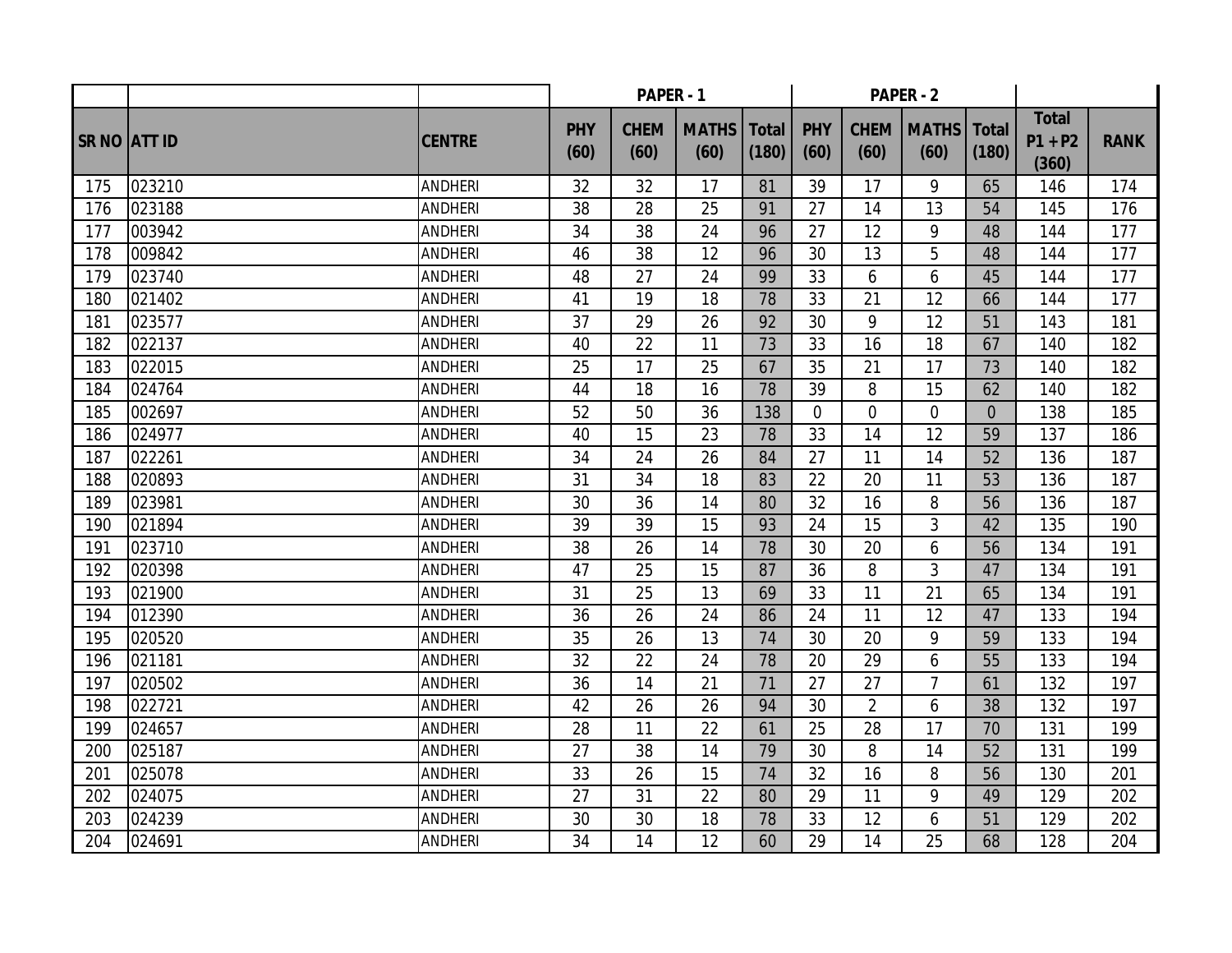|              |        |                | PAPER - 1          |                     |                      |                       |                    |                     | <b>PAPER - 2</b>     |                       |                                    |             |
|--------------|--------|----------------|--------------------|---------------------|----------------------|-----------------------|--------------------|---------------------|----------------------|-----------------------|------------------------------------|-------------|
| SR NO ATT ID |        | <b>CENTRE</b>  | <b>PHY</b><br>(60) | <b>CHEM</b><br>(60) | <b>MATHS</b><br>(60) | <b>Total</b><br>(180) | <b>PHY</b><br>(60) | <b>CHEM</b><br>(60) | <b>MATHS</b><br>(60) | <b>Total</b><br>(180) | <b>Total</b><br>$P1 + P2$<br>(360) | <b>RANK</b> |
| 205          | 020396 | <b>ANDHERI</b> | 32                 | 18                  | 23                   | 73                    | 33                 | 12                  | 10                   | 55                    | 128                                | 204         |
| 206          | 017634 | <b>ANDHERI</b> | 42                 | 17                  | 15                   | 74                    | 26                 | 16                  | 12                   | 54                    | 128                                | 204         |
| 207          | 024158 | <b>ANDHERI</b> | 36                 | 25                  | 15                   | 76                    | 24                 | 21                  | 6                    | 51                    | 127                                | 207         |
| 208          | 024707 | <b>ANDHERI</b> | 29                 | 24                  | 23                   | 76                    | 26                 | 17                  | 8                    | 51                    | 127                                | 207         |
| 209          | 021971 | <b>ANDHERI</b> | 31                 | $\overline{37}$     | $\overline{12}$      | 80                    | 27                 | 8                   | $\overline{12}$      | 47                    | 127                                | 207         |
| 210          | 024983 | <b>ANDHERI</b> | 41                 | 29                  | 11                   | 81                    | 22                 | 15                  | 9                    | 46                    | 127                                | 207         |
| 211          | 022176 | <b>ANDHERI</b> | 32                 | 24                  | $\overline{2}$       | 58                    | 29                 | 23                  | 15                   | 67                    | 125                                | 211         |
| 212          | 013842 | <b>ANDHERI</b> | 42                 | 36                  | 3                    | 81                    | 27                 | 11                  | 6                    | 44                    | 125                                | 211         |
| 213          | 016516 | <b>ANDHERI</b> | 34                 | 34                  | 12                   | 80                    | 23                 | 12                  | 8                    | 43                    | 123                                | 213         |
| 214          | 024957 | <b>ANDHERI</b> | 32                 | 31                  | 12                   | 75                    | 23                 | 20                  | 5                    | 48                    | 123                                | 213         |
| 215          | 023692 | <b>ANDHERI</b> | 20                 | 26                  | 17                   | 63                    | 42                 | 12                  | 6                    | 60                    | 123                                | 213         |
| 216          | 023150 | <b>ANDHERI</b> | $\overline{0}$     | $\overline{0}$      | 0                    | $\overline{0}$        | 45                 | 32                  | 45                   | 122                   | 122                                | 216         |
| 217          | 024799 | <b>ANDHERI</b> | 35                 | 8                   | 23                   | 66                    | 27                 | 17                  | 12                   | 56                    | 122                                | 216         |
| 218          | 023432 | <b>ANDHERI</b> | 38                 | 13                  | 11                   | 62                    | 30                 | 15                  | 15                   | 60                    | 122                                | 216         |
| 219          | 022339 | <b>ANDHERI</b> | 39                 | 24                  | 20                   | 83                    | 15                 | $\overline{7}$      | 17                   | 39                    | 122                                | 216         |
| 220          | 023779 | <b>ANDHERI</b> | 36                 | 29                  | 14                   | 79                    | 24                 | 17                  | $\overline{2}$       | 43                    | 122                                | 216         |
| 221          | 021982 | <b>ANDHERI</b> | 38                 | 31                  | 21                   | 90                    | 17                 | 12                  | 3                    | 32                    | 122                                | 216         |
| 222          | 024840 | <b>ANDHERI</b> | 39                 | 23                  | 14                   | 76                    | 17                 | 5                   | 23                   | 45                    | 121                                | 222         |
| 223          | 020399 | <b>ANDHERI</b> | 38                 | 26                  | 18                   | 82                    | 21                 | 13                  | 5                    | 39                    | 121                                | 222         |
| 224          | 021485 | <b>ANDHERI</b> | 41                 | 17                  | 18                   | 76                    | 21                 | 6                   | 18                   | 45                    | 121                                | 222         |
| 225          | 024599 | <b>ANDHERI</b> | 38                 | 19                  | 14                   | 71                    | 29                 | 12                  | 8                    | 49                    | 120                                | 225         |
| 226          | 024688 | <b>ANDHERI</b> | 23                 | 15                  | 24                   | 62                    | 27                 | 11                  | 20                   | 58                    | 120                                | 225         |
| 227          | 024973 | <b>ANDHERI</b> | 29                 | $\overline{7}$      | 30                   | 66                    | 24                 | 14                  | 15                   | 53                    | 119                                | 227         |
| 228          | 023721 | <b>ANDHERI</b> | 42                 | 20                  | 14                   | 76                    | 29                 | 11                  | 3                    | 43                    | 119                                | 227         |
| 229          | 025666 | <b>ANDHERI</b> | 31                 | 39                  | 13                   | 83                    | 13                 | 14                  | 9                    | 36                    | 119                                | 227         |
| 230          | 024730 | <b>ANDHERI</b> | 35                 | 24                  | 17                   | 76                    | 21                 | 15                  | 6                    | 42                    | 118                                | 230         |
| 231          | 021872 | <b>ANDHERI</b> | 31                 | 27                  | 17                   | 75                    | 30                 | 6                   | $\overline{7}$       | 43                    | 118                                | 230         |
| 232          | 024651 | <b>ANDHERI</b> | 31                 | 30                  | 6                    | 67                    | 30                 | 11                  | 9                    | 50                    | 117                                | 232         |
| 233          | 020288 | <b>ANDHERI</b> | 32                 | 19                  | 15                   | 66                    | 18                 | 21                  | 12                   | 51                    | 117                                | 232         |
| 234          | 021207 | <b>ANDHERI</b> | 20                 | 14                  | 16                   | 50                    | 33                 | 17                  | 16                   | 66                    | 116                                | 234         |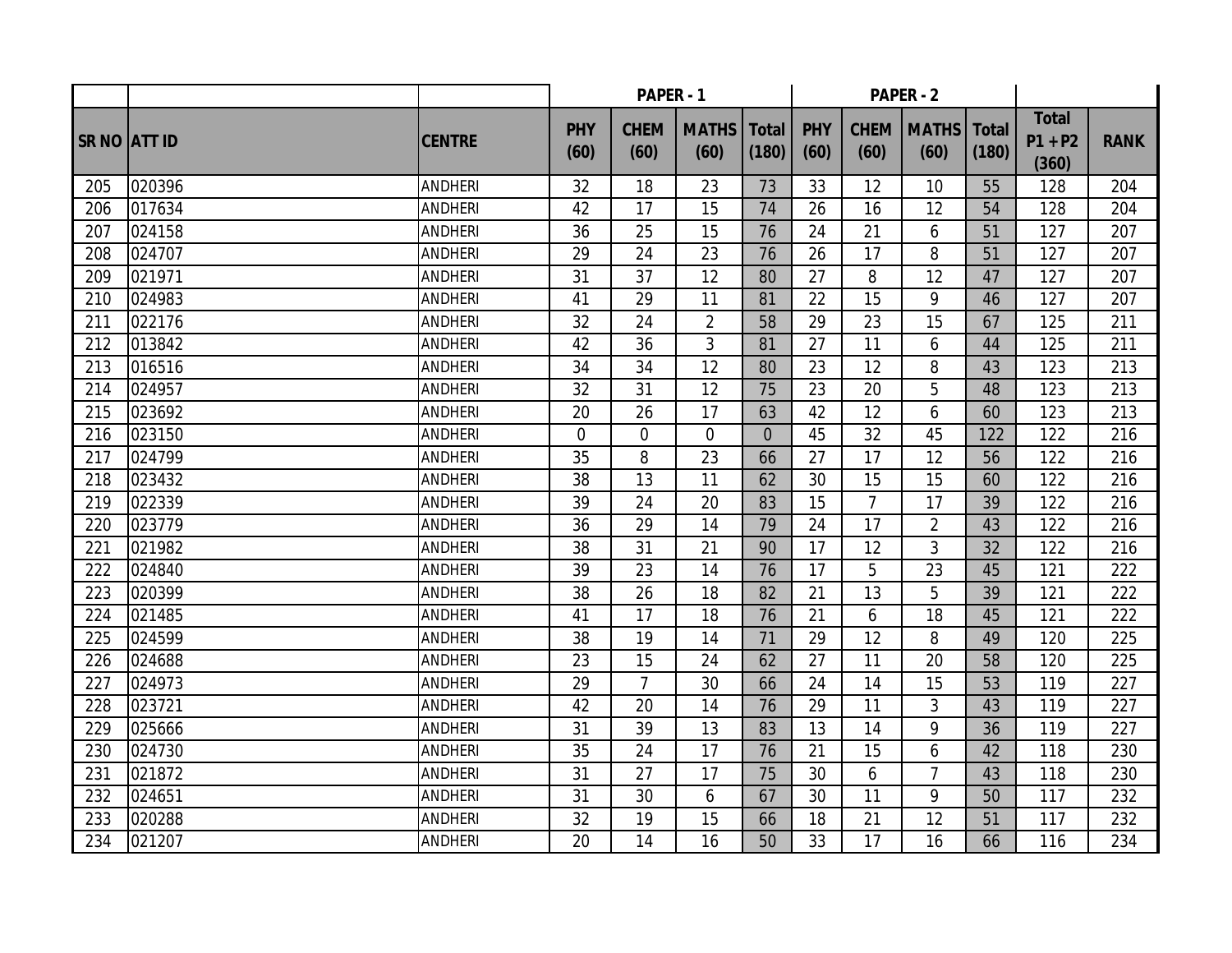|                     |        |                | PAPER - 1          |                     |                      |                       |                    |                     | <b>PAPER - 2</b>     |                       |                                    |             |
|---------------------|--------|----------------|--------------------|---------------------|----------------------|-----------------------|--------------------|---------------------|----------------------|-----------------------|------------------------------------|-------------|
| <b>SR NO ATT ID</b> |        | <b>CENTRE</b>  | <b>PHY</b><br>(60) | <b>CHEM</b><br>(60) | <b>MATHS</b><br>(60) | <b>Total</b><br>(180) | <b>PHY</b><br>(60) | <b>CHEM</b><br>(60) | <b>MATHS</b><br>(60) | <b>Total</b><br>(180) | <b>Total</b><br>$P1 + P2$<br>(360) | <b>RANK</b> |
| 235                 | 022010 | <b>ANDHERI</b> | 33                 | 20                  | 15                   | 68                    | 30                 | 12                  | 6                    | 48                    | 116                                | 234         |
| 236                 | 022550 | <b>ANDHERI</b> | 26                 | 25                  | 25                   | 76                    | 24                 | 15                  | $\overline{0}$       | 39                    | 115                                | 236         |
| 237                 | 022457 | <b>ANDHERI</b> | 42                 | 31                  | $\overline{7}$       | 80                    | 18                 | 12                  | 5                    | 35                    | 115                                | 236         |
| 238                 | 020423 | <b>ANDHERI</b> | 38                 | 28                  | 8                    | 74                    | 27                 | 8                   | 6                    | 41                    | 115                                | 236         |
| 239                 | 024138 | <b>ANDHERI</b> | 28                 | $\overline{31}$     | 20                   | 79                    | 24                 | $\overline{7}$      | $\overline{4}$       | 35                    | 114                                | 239         |
| 240                 | 023184 | <b>ANDHERI</b> | 30                 | 28                  | 13                   | 71                    | 20                 | 13                  | 10                   | 43                    | 114                                | 239         |
| 241                 | 024724 | <b>ANDHERI</b> | 37                 | 20                  | 16                   | 73                    | 31                 | 9                   | $\overline{0}$       | 40                    | 113                                | 241         |
| 242                 | 025190 | <b>ANDHERI</b> | 34                 | 26                  | 16                   | 76                    | 21                 | 15                  | $\overline{0}$       | 36                    | 112                                | 242         |
| 243                 | 013619 | <b>ANDHERI</b> | 32                 | 35                  | 11                   | 78                    | 17                 | 11                  | 6                    | 34                    | 112                                | 242         |
| 244                 | 021633 | <b>ANDHERI</b> | 32                 | 15                  | 16                   | 63                    | 27                 | 16                  | 6                    | 49                    | 112                                | 242         |
| 245                 | 022611 | <b>ANDHERI</b> | 27                 | 28                  | 8                    | 63                    | 18                 | 24                  | 6                    | 48                    | 111                                | 245         |
| 246                 | 023750 | <b>ANDHERI</b> | 24                 | 22                  | 23                   | 69                    | 24                 | 9                   | 9                    | 42                    | 111                                | 245         |
| 247                 | 002365 | <b>ANDHERI</b> | 29                 | 20                  | 21                   | 70                    | 24                 | 14                  | 3                    | 41                    | 111                                | 245         |
| 248                 | 024871 | <b>ANDHERI</b> | 33                 | 21                  | 17                   | 71                    | 17                 | 10                  | 12                   | 39                    | 110                                | 248         |
| 249                 | 022414 | <b>ANDHERI</b> | 38                 | 31                  | 12                   | 81                    | 12                 | 5                   | 12                   | 29                    | 110                                | 248         |
| 250                 | 020910 | <b>ANDHERI</b> | 33                 | 23                  | 12                   | 68                    | 17                 | 9                   | 16                   | 42                    | 110                                | 248         |
| 251                 | 023781 | <b>ANDHERI</b> | 35                 | 18                  | 6                    | 59                    | 24                 | 17                  | 9                    | 50                    | 109                                | 251         |
| 252                 | 021545 | <b>ANDHERI</b> | 29                 | 13                  | 16                   | 58                    | 21                 | 17                  | 12                   | 50                    | 108                                | 252         |
| 253                 | 024742 | <b>ANDHERI</b> | 27                 | 22                  | 17                   | 66                    | 23                 | 8                   | 11                   | 42                    | 108                                | 252         |
| 254                 | 021285 | <b>ANDHERI</b> | 30                 | 18                  | 9                    | 57                    | 21                 | 12                  | 17                   | 50                    | 107                                | 254         |
| 255                 | 021161 | <b>ANDHERI</b> | 42                 | 14                  | 14                   | 70                    | 23                 | 5                   | 9                    | 37                    | 107                                | 254         |
| 256                 | 025192 | <b>ANDHERI</b> | 36                 | 17                  | 13                   | 66                    | 20                 | 13                  | $\overline{7}$       | 40                    | 106                                | 256         |
| 257                 | 021371 | <b>ANDHERI</b> | 29                 | 14                  | 12                   | 55                    | 27                 | 15                  | 9                    | 51                    | 106                                | 256         |
| 258                 | 021263 | <b>ANDHERI</b> | 35                 | 26                  | 3                    | 64                    | 27                 | 12                  | 3                    | 42                    | 106                                | 256         |
| 259                 | 022380 | <b>ANDHERI</b> | 11                 | 39                  | 15                   | 65                    | 18                 | 13                  | 9                    | 40                    | 105                                | 259         |
| 260                 | 024697 | <b>ANDHERI</b> | 22                 | 29                  | 22                   | 73                    | 11                 | 14                  | $\overline{7}$       | 32                    | 105                                | 259         |
| 261                 | 024786 | <b>ANDHERI</b> | 32                 | 15                  | 8                    | 55                    | 21                 | 18                  | 11                   | 50                    | 105                                | 259         |
| 262                 | 024460 | <b>ANDHERI</b> | 17                 | 14                  | 13                   | 44                    | 30                 | 22                  | 8                    | 60                    | 104                                | 262         |
| 263                 | 023453 | <b>ANDHERI</b> | 38                 | 12                  | 9                    | 59                    | 20                 | 12                  | 12                   | 44                    | 103                                | 263         |
| 264                 | 024749 | <b>ANDHERI</b> | 30                 | 8                   | 17                   | 55                    | 21                 | 18                  | 9                    | 48                    | 103                                | 263         |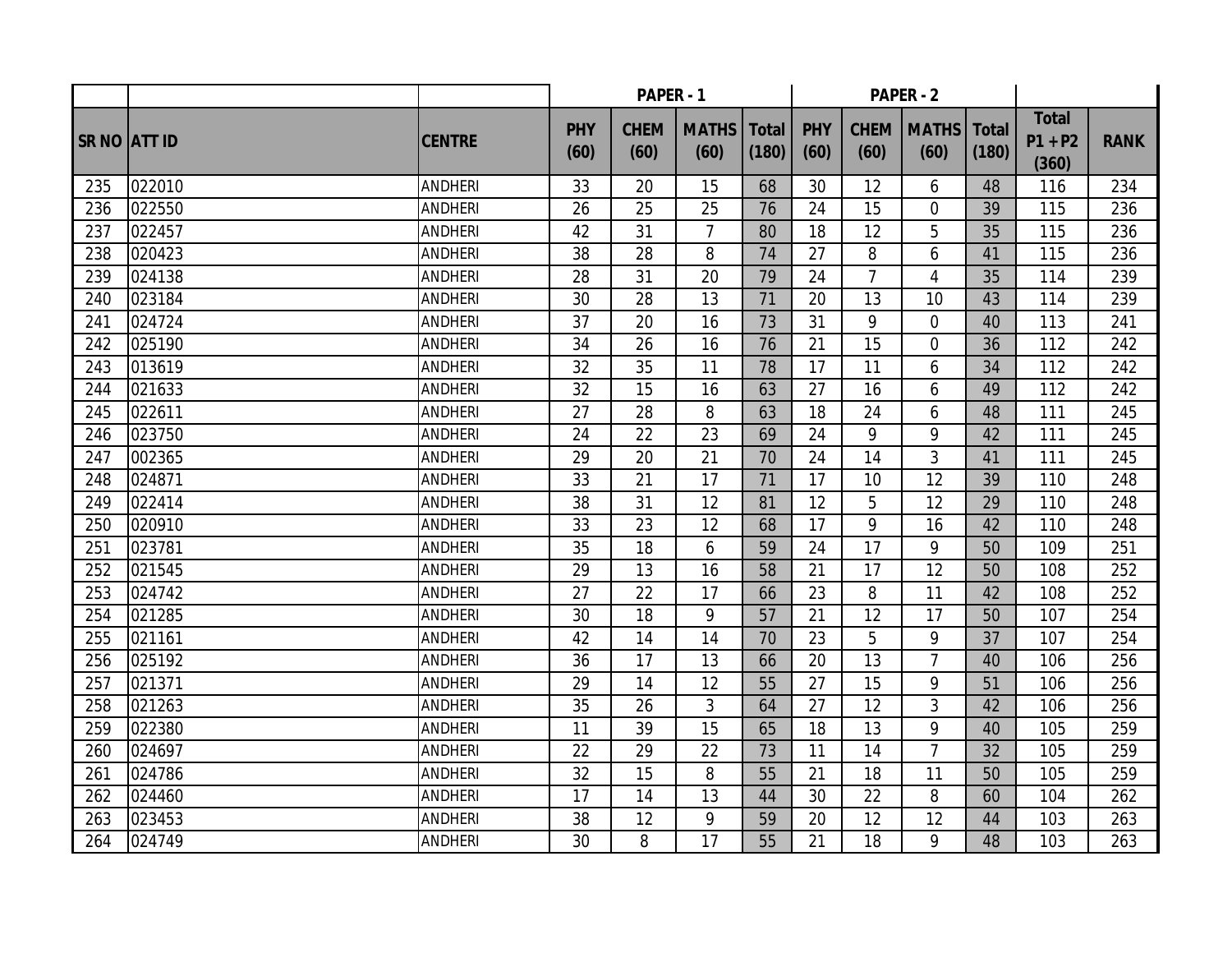|              |        |                | PAPER - 1          |                     |                      |                       |                    |                     | <b>PAPER - 2</b>     |                       |                                    |             |
|--------------|--------|----------------|--------------------|---------------------|----------------------|-----------------------|--------------------|---------------------|----------------------|-----------------------|------------------------------------|-------------|
| SR NO ATT ID |        | <b>CENTRE</b>  | <b>PHY</b><br>(60) | <b>CHEM</b><br>(60) | <b>MATHS</b><br>(60) | <b>Total</b><br>(180) | <b>PHY</b><br>(60) | <b>CHEM</b><br>(60) | <b>MATHS</b><br>(60) | <b>Total</b><br>(180) | <b>Total</b><br>$P1 + P2$<br>(360) | <b>RANK</b> |
| 265          | 022251 | <b>ANDHERI</b> | 34                 | 30                  | 13                   | 77                    | 18                 | 4                   | 4                    | 26                    | 103                                | 263         |
| 266          | 022155 | <b>ANDHERI</b> | 27                 | 5                   | 14                   | 46                    | 21                 | 17                  | 18                   | 56                    | 102                                | 266         |
| 267          | 021916 | <b>ANDHERI</b> | 14                 | 24                  | 18                   | 56                    | 26                 | $\overline{2}$      | 18                   | 46                    | 102                                | 266         |
| 268          | 003342 | <b>ANDHERI</b> | 24                 | 16                  | 14                   | 54                    | 18                 | 20                  | 9                    | 47                    | 101                                | 268         |
| 269          | 023876 | <b>ANDHERI</b> | 26                 | 19                  | $\overline{21}$      | 66                    | 18                 | 13                  | 3                    | 34                    | 100                                | 269         |
| 270          | 023206 | <b>ANDHERI</b> | 27                 | 25                  | 15                   | 67                    | 15                 | 14                  | 3                    | 32                    | 99                                 | 270         |
| 271          | 020484 | <b>ANDHERI</b> | 19                 | 15                  | 21                   | 55                    | 24                 | 14                  | 6                    | 44                    | 99                                 | 270         |
| 272          | 024313 | <b>ANDHERI</b> | 19                 | 20                  | 3                    | 42                    | 29                 | 20                  | $\overline{7}$       | 56                    | 98                                 | 272         |
| 273          | 024686 | <b>ANDHERI</b> | 28                 | 15                  | 25                   | 68                    | 15                 | 10                  | 4                    | 29                    | 97                                 | 273         |
| 274          | 024252 | <b>ANDHERI</b> | 44                 | 29                  | 24                   | 97                    | $\Omega$           | $\Omega$            | $\Omega$             | $\Omega$              | 97                                 | 273         |
| 275          | 023246 | <b>ANDHERI</b> | 27                 | 4                   | 3                    | 34                    | 21                 | 21                  | 21                   | 63                    | 97                                 | 273         |
| 276          | 024751 | <b>ANDHERI</b> | 22                 | 20                  | 8                    | 50                    | 24                 | 15                  | $\overline{7}$       | 46                    | 96                                 | 276         |
| 277          | 024285 | <b>ANDHERI</b> | 20                 | 15                  | 13                   | 48                    | 30                 | 15                  | 3                    | 48                    | 96                                 | 276         |
| 278          | 024876 | <b>ANDHERI</b> | 33                 | 15                  | 13                   | 61                    | 20                 | 5                   | 10                   | 35                    | 96                                 | 276         |
| 279          | 024474 | <b>ANDHERI</b> | 29                 | 12                  | 11                   | 52                    | 21                 | 9                   | 12                   | 42                    | 94                                 | 279         |
| 280          | 020355 | <b>ANDHERI</b> | 39                 | 21                  | 8                    | 68                    | 15                 | 8                   | 3                    | 26                    | 94                                 | 279         |
| 281          | 025177 | <b>ANDHERI</b> | 33                 | 15                  | 22                   | 70                    | 12                 | 3                   | 8                    | 23                    | 93                                 | 281         |
| 282          | 024344 | <b>ANDHERI</b> | 36                 | 17                  | 9                    | 62                    | 15                 | 12                  | 3                    | 30                    | 92                                 | 282         |
| 283          | 025890 | <b>ANDHERI</b> | 22                 | 20                  | 11                   | 53                    | 21                 | 6                   | 12                   | 39                    | 92                                 | 282         |
| 284          | 024079 | <b>ANDHERI</b> | 31                 | 15                  | $\overline{7}$       | 53                    | 21                 | 8                   | 9                    | 38                    | 91                                 | 284         |
| 285          | 025191 | <b>ANDHERI</b> | 28                 | 14                  | 13                   | 55                    | 20                 | 13                  | 3                    | 36                    | 91                                 | 284         |
| 286          | 021381 | <b>ANDHERI</b> | 16                 | 8                   | 17                   | 41                    | 27                 | 15                  | 8                    | 50                    | 91                                 | 284         |
| 287          | 022649 | <b>ANDHERI</b> | 33                 | 12                  | 17                   | 62                    | 10                 | 12                  | 6                    | 28                    | 90                                 | 287         |
| 288          | 024746 | <b>ANDHERI</b> | 25                 | 19                  | 18                   | 62                    | 15                 | 9                   | 3                    | 27                    | 89                                 | 288         |
| 289          | 020428 | <b>ANDHERI</b> | 33                 | 19                  | 12                   | 64                    | 19                 | 3                   | 3                    | 25                    | 89                                 | 288         |
| 290          | 021715 | <b>ANDHERI</b> | 30                 | 18                  | 12                   | 60                    | 17                 | 5                   | $\overline{7}$       | 29                    | 89                                 | 288         |
| 291          | 024839 | <b>ANDHERI</b> | 27                 | 8                   | 9                    | 44                    | 18                 | 14                  | 12                   | 44                    | 88                                 | 291         |
| 292          | 024695 | <b>ANDHERI</b> | 32                 | 17                  | $\overline{4}$       | 53                    | 22                 | 5                   | 8                    | 35                    | 88                                 | 291         |
| 293          | 020265 | <b>ANDHERI</b> | 21                 | 6                   | 20                   | 47                    | 21                 | 6                   | 12                   | 39                    | 86                                 | 293         |
| 294          | 024782 | <b>ANDHERI</b> | 13                 | 16                  | 9                    | 38                    | 21                 | 18                  | 9                    | 48                    | 86                                 | 293         |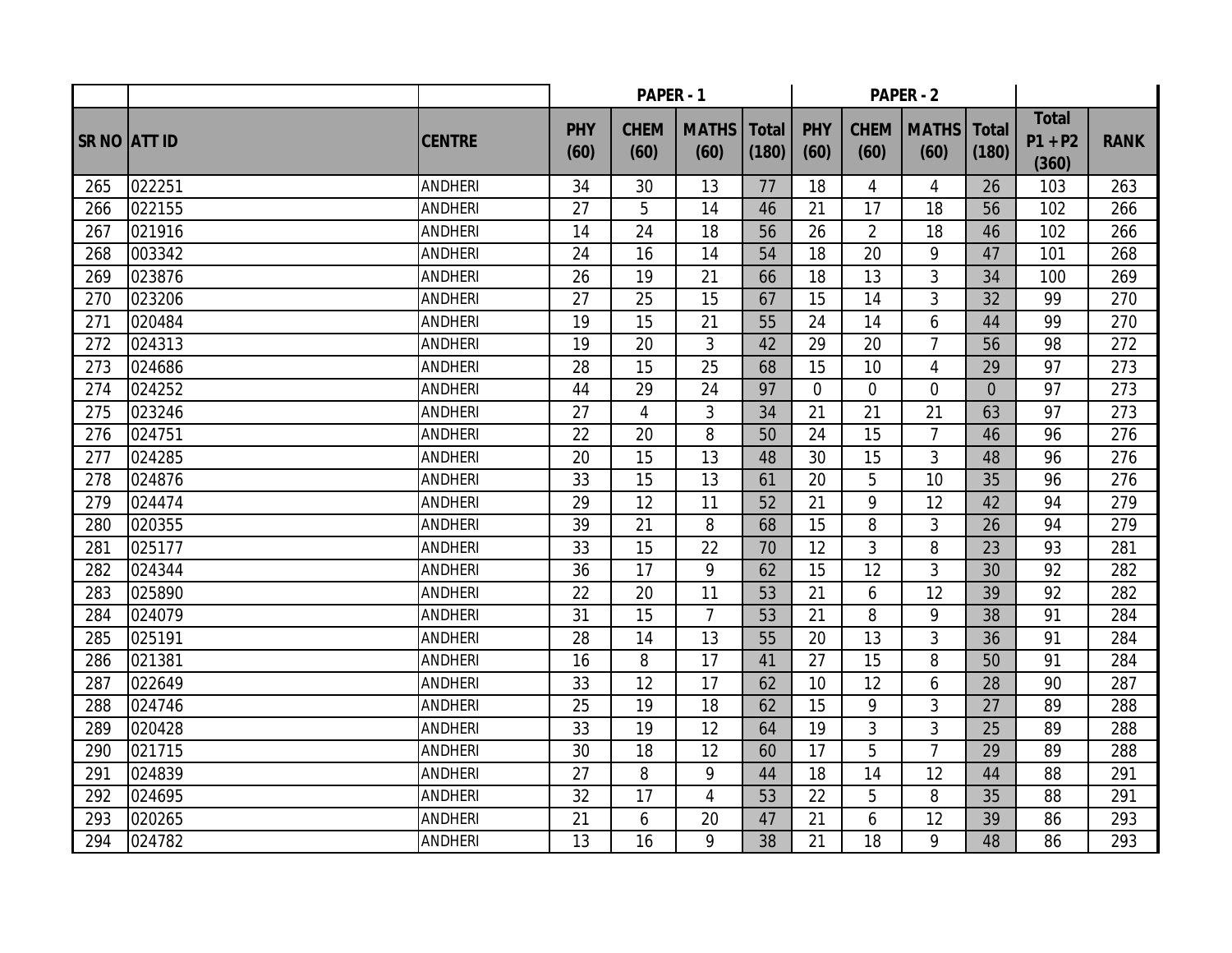|                     |        |                | PAPER - 1          |                     |                      |                       |                    |                     | <b>PAPER - 2</b>     |                       |                                    |             |
|---------------------|--------|----------------|--------------------|---------------------|----------------------|-----------------------|--------------------|---------------------|----------------------|-----------------------|------------------------------------|-------------|
| <b>SR NO ATT ID</b> |        | <b>CENTRE</b>  | <b>PHY</b><br>(60) | <b>CHEM</b><br>(60) | <b>MATHS</b><br>(60) | <b>Total</b><br>(180) | <b>PHY</b><br>(60) | <b>CHEM</b><br>(60) | <b>MATHS</b><br>(60) | <b>Total</b><br>(180) | <b>Total</b><br>$P1 + P2$<br>(360) | <b>RANK</b> |
| 295                 | 021407 | <b>ANDHERI</b> | 23                 | 12                  | 19                   | 54                    | 13                 | 11                  | 8                    | 32                    | 86                                 | 293         |
| 296                 | 023769 | <b>ANDHERI</b> | 20                 | 9                   | 8                    | 37                    | 15                 | 15                  | 15                   | 45                    | 82                                 | 296         |
| 297                 | 023738 | <b>ANDHERI</b> | 23                 | 21                  | 9                    | 53                    | 12                 | $\overline{2}$      | 15                   | 29                    | 82                                 | 296         |
| 298                 | 024464 | <b>ANDHERI</b> | 30                 | 28                  | 13                   | 71                    | $-2$               | $\overline{7}$      | 5                    | 10                    | 81                                 | 298         |
| 299                 | 023045 | <b>ANDHERI</b> | 12                 | 16                  | 17                   | 45                    | 20                 | 11                  | 4                    | 35                    | 80                                 | 299         |
| 300                 | 022690 | <b>ANDHERI</b> | 22                 | 15                  | 16                   | 53                    | 17                 | $\mathbf{1}$        | 8                    | 26                    | 79                                 | 300         |
| 301                 | 022423 | <b>ANDHERI</b> | 14                 | 12                  | 17                   | 43                    | 20                 | 9                   | 6                    | 35                    | 78                                 | 301         |
| 302                 | 024813 | <b>ANDHERI</b> | 21                 | 10                  | 20                   | 51                    | $\overline{7}$     | 14                  | 6                    | 27                    | 78                                 | 301         |
| 303                 | 024793 | <b>ANDHERI</b> | 35                 | 6                   | $\overline{2}$       | 43                    | 14                 | 13                  | 8                    | 35                    | 78                                 | 301         |
| 304                 | 024823 | <b>ANDHERI</b> | 29                 | 5                   | 11                   | 45                    | 24                 | $\overline{2}$      | 6                    | 32                    | 77                                 | 304         |
| 305                 | 022020 | <b>ANDHERI</b> | 16                 | 13                  | 3                    | 32                    | 21                 | 11                  | 12                   | 44                    | 76                                 | 305         |
| 306                 | 025242 | <b>ANDHERI</b> | $\overline{0}$     | $\overline{0}$      | $\overline{0}$       | $\overline{0}$        | 30                 | 21                  | 24                   | 75                    | 75                                 | 306         |
| 307                 | 020451 | <b>ANDHERI</b> | 27                 | 21                  | 9                    | 57                    | 12                 | 3                   | 3                    | 18                    | 75                                 | 306         |
| 308                 | 022397 | <b>ANDHERI</b> | 20                 | 15                  | 15                   | 50                    | 11                 | $\overline{7}$      | $\overline{7}$       | 25                    | 75                                 | 306         |
| 309                 | 020395 | <b>ANDHERI</b> | 22                 | 17                  | 10                   | 49                    | 18                 | $\mathbf{1}$        | 6                    | 25                    | 74                                 | 309         |
| 310                 | 025166 | <b>ANDHERI</b> | 25                 | 6                   | 15                   | 46                    | $\overline{7}$     | $\overline{7}$      | 14                   | 28                    | 74                                 | 309         |
| 311                 | 024350 | <b>ANDHERI</b> | 20                 | 9                   | 5                    | 34                    | 23                 | 17                  | $\overline{0}$       | 40                    | 74                                 | 309         |
| 312                 | 024455 | <b>ANDHERI</b> | 22                 | 19                  | 15                   | 56                    | 13                 | $\overline{2}$      | 3                    | 18                    | 74                                 | 309         |
| 313                 | 024731 | <b>ANDHERI</b> | 32                 | 11                  | $\overline{7}$       | 50                    | 15                 | 9                   | $\overline{0}$       | 24                    | 74                                 | 309         |
| 314                 | 022802 | <b>ANDHERI</b> | 10                 | 6                   | 17                   | 33                    | 12                 | 16                  | 12                   | 40                    | 73                                 | 314         |
| 315                 | 024653 | <b>ANDHERI</b> | 24                 | 15                  | 5                    | 44                    | 16                 | 4                   | 8                    | 28                    | 72                                 | 315         |
| 316                 | 021312 | <b>ANDHERI</b> | 16                 | 12                  | 12                   | 40                    | 15                 | 8                   | 9                    | 32                    | 72                                 | 315         |
| 317                 | 021378 | <b>ANDHERI</b> | 19                 | 13                  | 6                    | 38                    | 24                 | 9                   | $\overline{0}$       | 33                    | 71                                 | 317         |
| 318                 | 023533 | <b>ANDHERI</b> | 26                 | 17                  | 5                    | 48                    | 12                 | $\overline{2}$      | 9                    | 23                    | 71                                 | 317         |
| 319                 | 021338 | <b>ANDHERI</b> | 15                 | 22                  | 10                   | 47                    | 6                  | 17                  | $\overline{0}$       | 23                    | 70                                 | 319         |
| 320                 | 023333 | <b>ANDHERI</b> | 23                 | 8                   | $\mathfrak{Z}$       | 34                    | 13                 | 15                  | 8                    | 36                    | 70                                 | 319         |
| 321                 | 023800 | <b>ANDHERI</b> | 15                 | 16                  | 15                   | 46                    | $-1$               | 15                  | 9                    | 23                    | 69                                 | 321         |
| 322                 | 024991 | <b>ANDHERI</b> | 20                 | 6                   | 16                   | 42                    | 17                 | 5                   | 5                    | 27                    | 69                                 | 321         |
| 323                 | 023306 | <b>ANDHERI</b> | 22                 | 14                  | 15                   | 51                    | 10                 | 0                   | $\overline{7}$       | 17                    | 68                                 | 323         |
| 324                 | 022592 | <b>ANDHERI</b> | 24                 | 32                  | 12                   | 68                    | $\Omega$           | $\overline{0}$      | $\overline{0}$       | $\Omega$              | 68                                 | 323         |